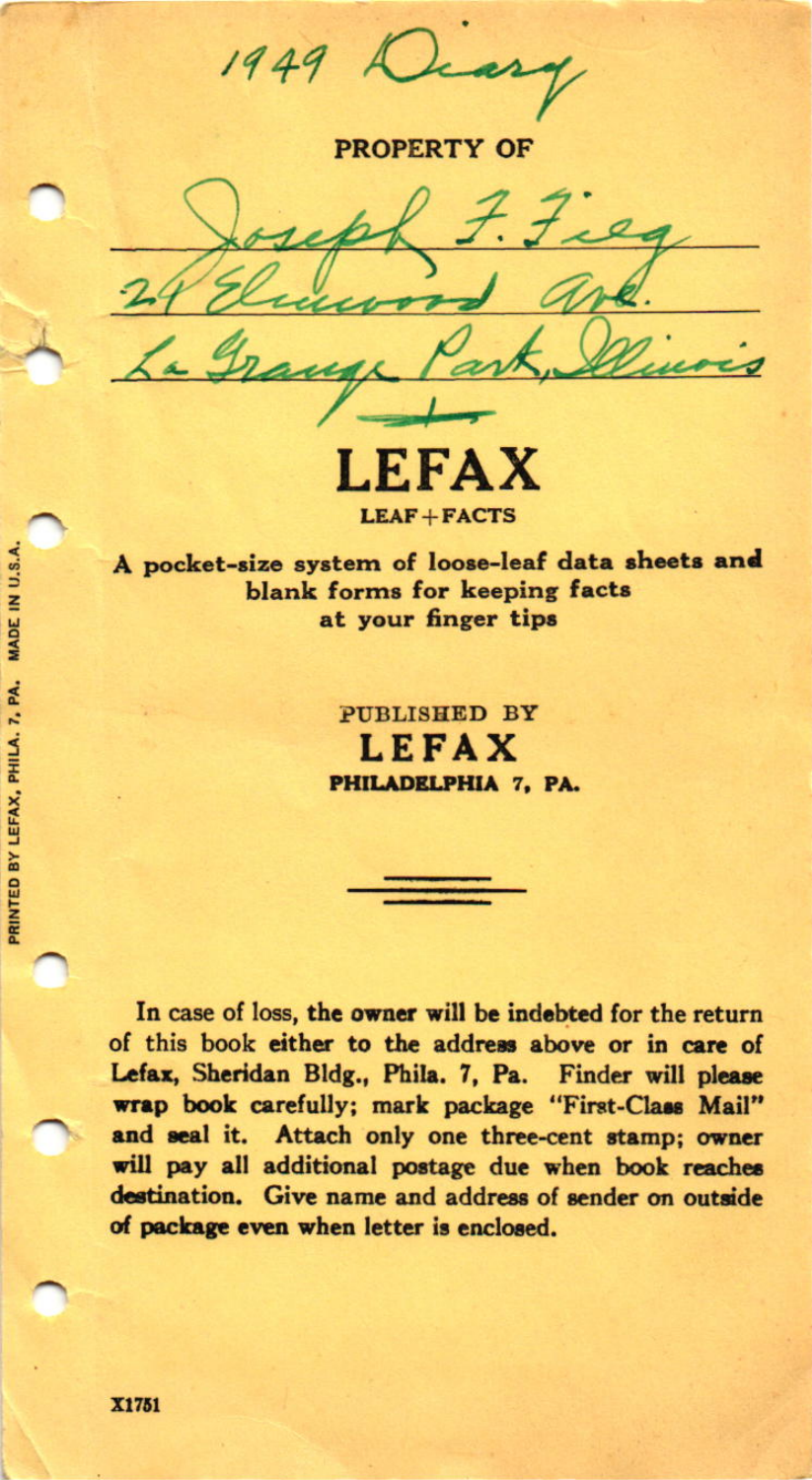$1949$ Sur april 3rd 8:15 - Tod. mass with girls - Planted sold frames - afternoon rides to Elmhurst 1.7 - Visit To Bl. S. with Ida t girls at 1:45 pm -Housey moon Bridge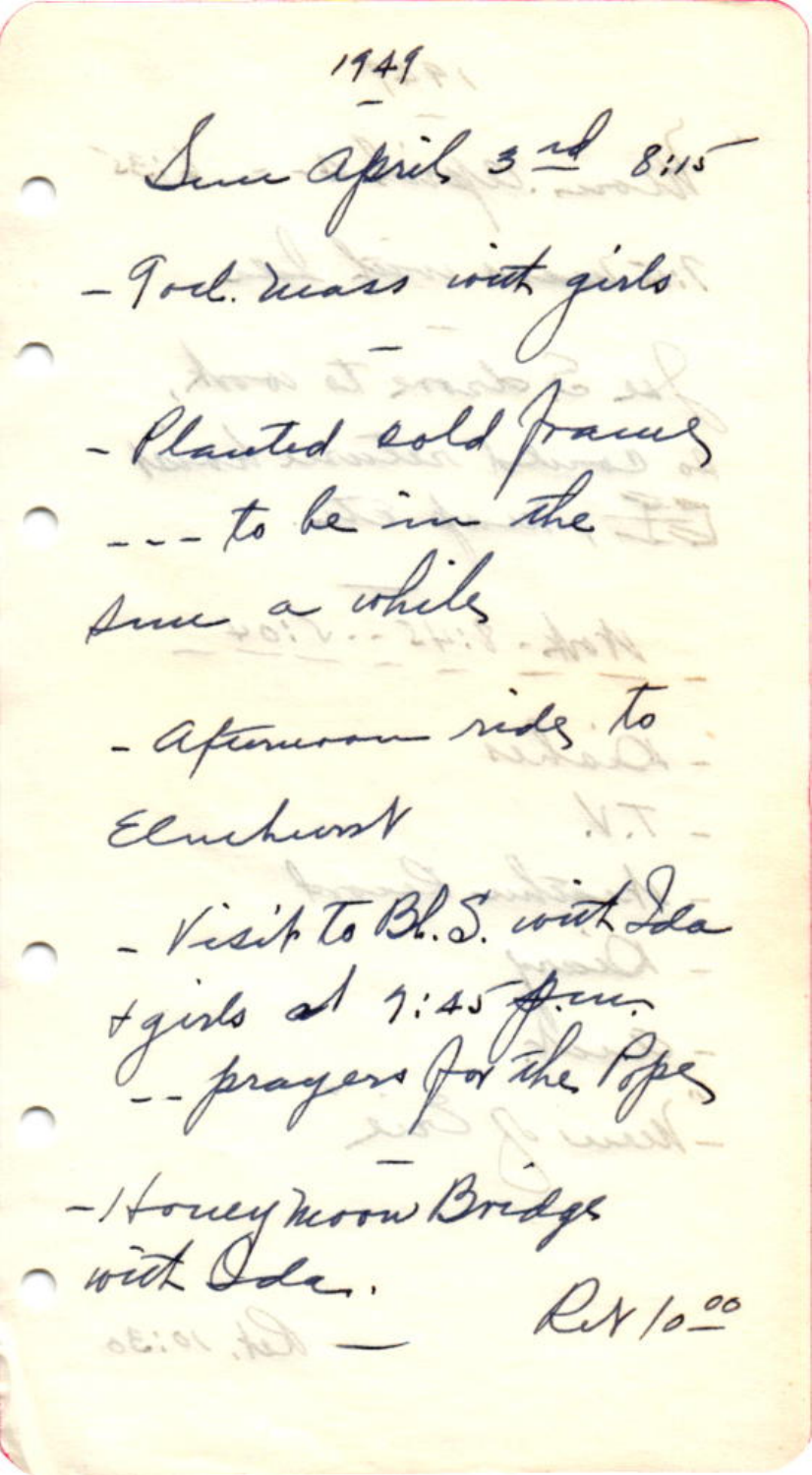$1949$ Mon. april 4 -- 6:35 7:15 mars with lea Jee S. drove to work, to could return hoist Mork - 8:45 - . 5:04 - Dishes  $-7.1$ - Heather Record - Diary<br>- auct. - New of Eric Ret. 10:30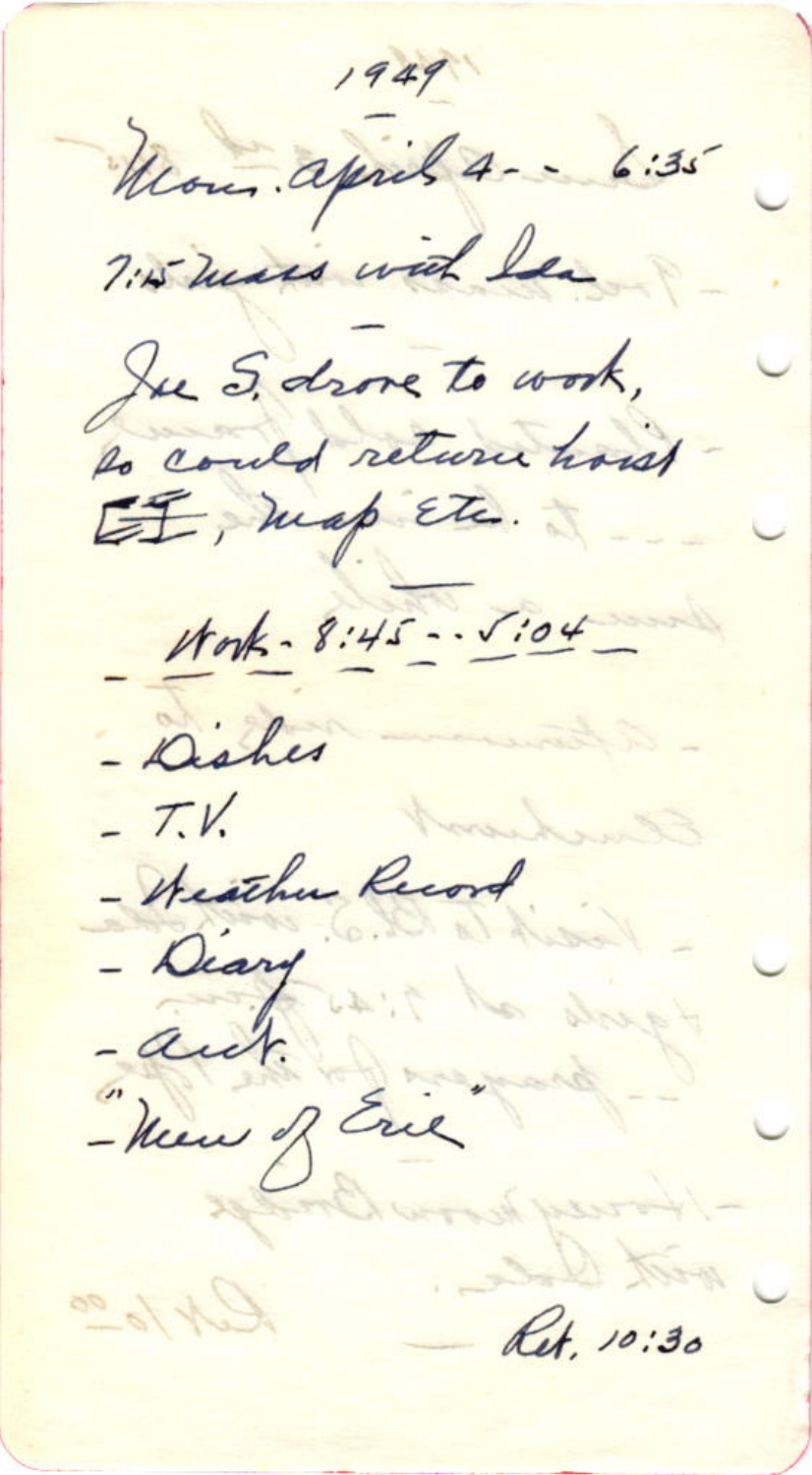$1949$ Jues april 5th - av. 6:35 Tismass, alone, then Work-8:15 -- 5:04 RK, gesterdag presented cam problem : Proved and out estant-motion fake soll lever Nou mon Henry Eric,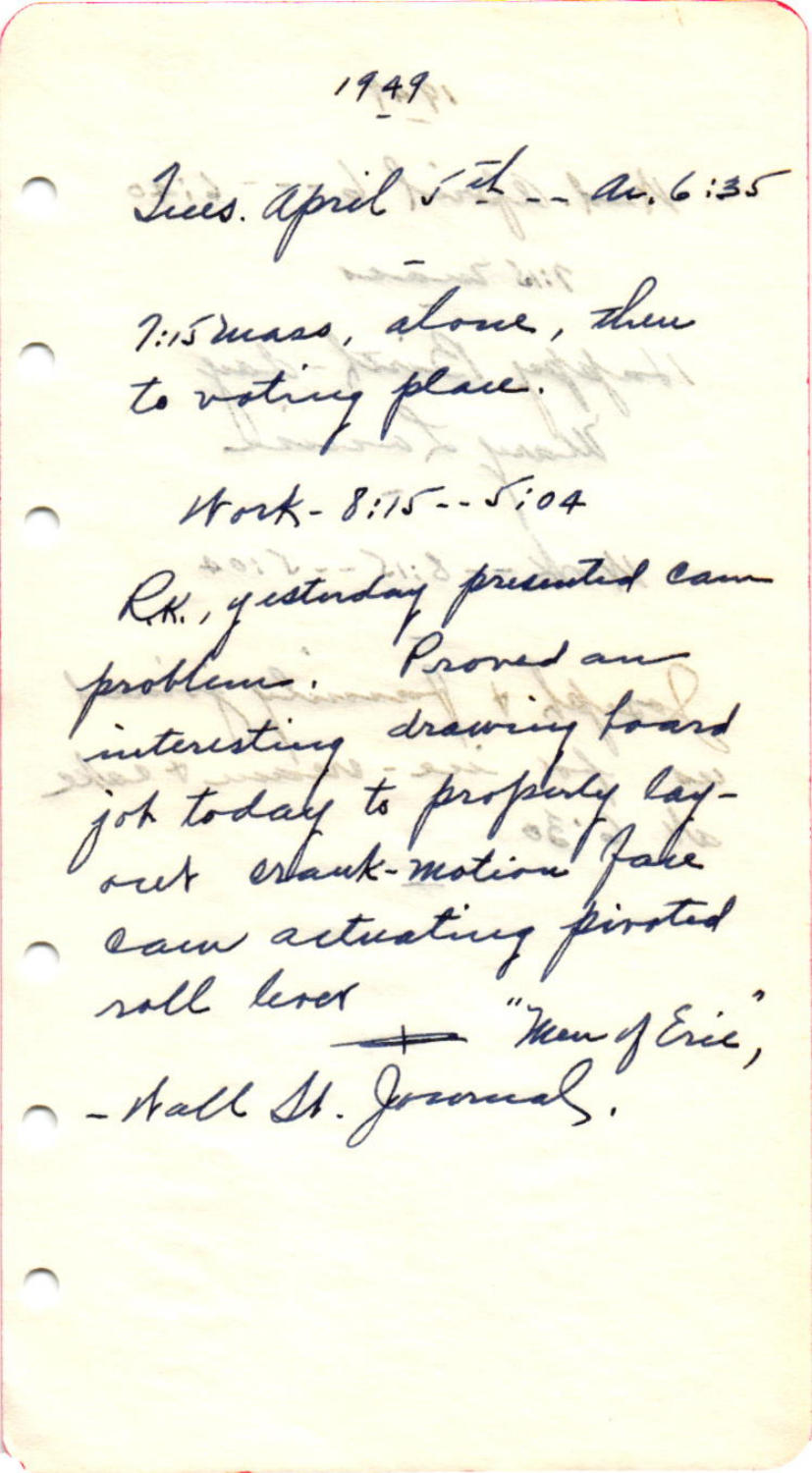$1949$ Hed. april 6 --- 6:40 1:15 macs Happy Birth-day Unk -- 8:15 -- 5:04 Joseph + family joined rall less hall Is. Jo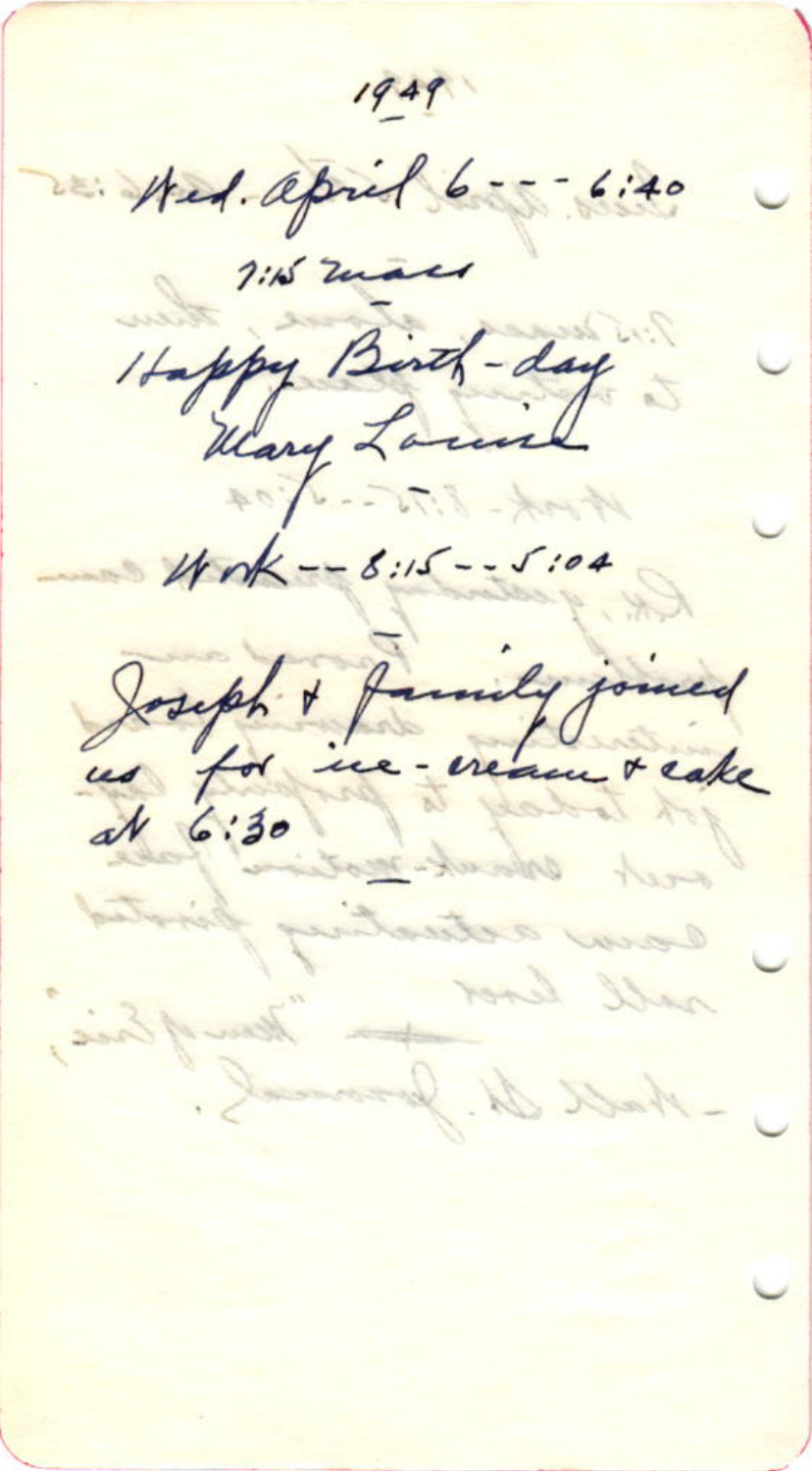$1949$ Lat. april 9th \_\_ av 9:30 after blirt. made fender heald sand-box -- Compersion after supper -- March auch. Ret 10:30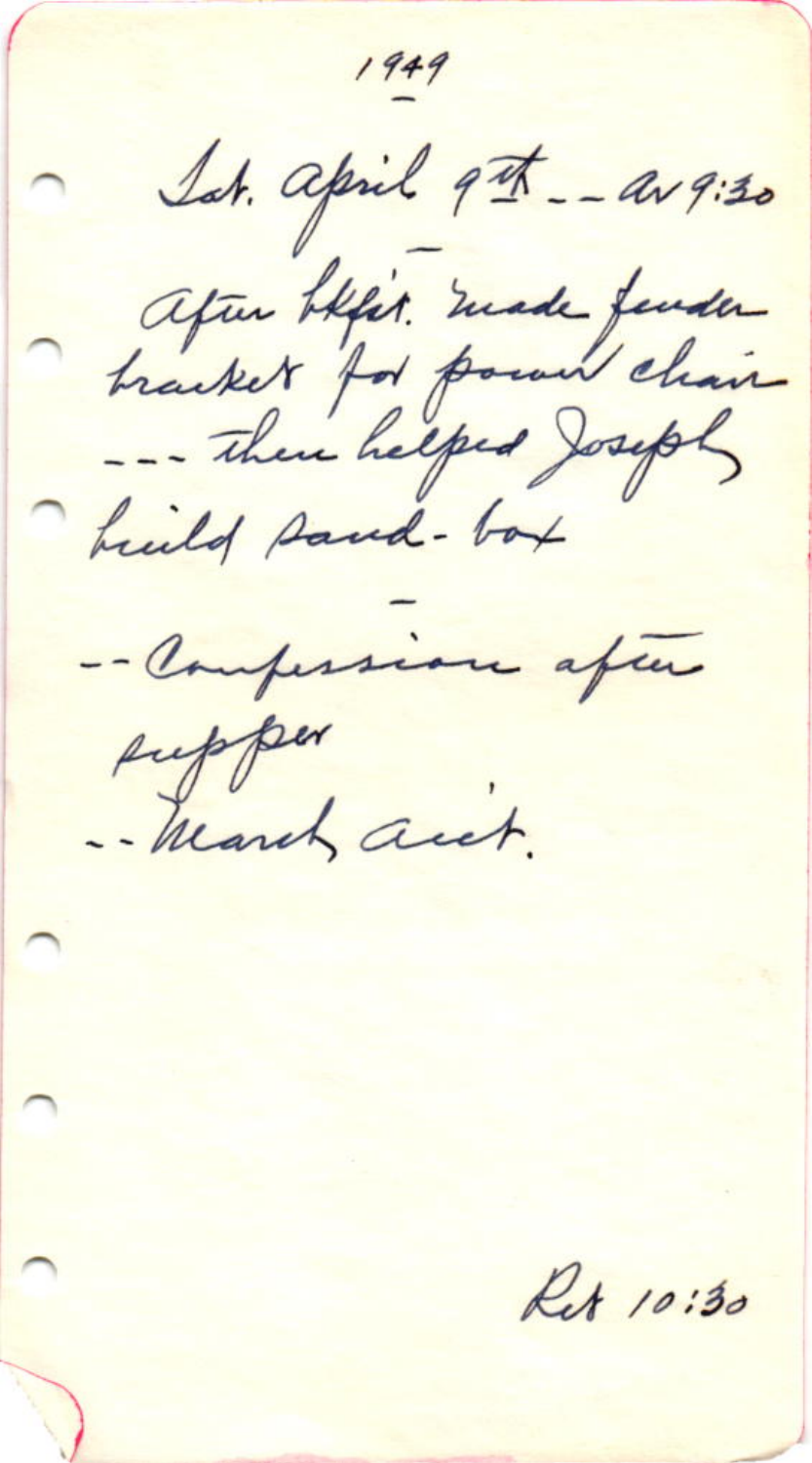| 1949                    |      |                     | MAY     |              | 1949  |                              |  |
|-------------------------|------|---------------------|---------|--------------|-------|------------------------------|--|
| 고                       | Ar.  | $G_{\lambda}$ .     | Work    |              | Ret.  | Notes                        |  |
| $\prime$                | 8:11 | 9;00                |         |              |       |                              |  |
| 2                       |      |                     | 8:43    | 5.04         |       |                              |  |
| 3                       |      | ---                 | 8:43    | $\sqrt{.04}$ |       |                              |  |
| 4                       |      | - -                 | 8:43    | 5.04         |       |                              |  |
| $\mathfrak{s}$          |      |                     | 8:43    | $\sqrt{34}$  |       |                              |  |
| 6                       |      | ---                 | 8:43    | 1.04         |       |                              |  |
| $\overline{\mathbf{z}}$ | 9:30 |                     | $- - -$ | $+ - -$      | 10:30 |                              |  |
| 8                       | 6:15 | 7:00                |         | ---          |       |                              |  |
| 9                       |      | - - -               | 8:43    | 1.04         |       |                              |  |
| 10                      |      | $\cdot$ $\cdot$ $-$ | 8:09    | $\sqrt{.}04$ |       |                              |  |
| $^{\prime\prime}$       |      | ---                 | 8:09    | $\sqrt{.04}$ |       |                              |  |
| 12                      |      | - - -               | 8:43    | $\sqrt{.04}$ |       |                              |  |
| 13                      |      | 7:15                | 8:09    | $\sqrt{.04}$ |       |                              |  |
| 14                      |      |                     |         |              |       |                              |  |
| 15                      | 7:15 | 8:00                |         |              |       |                              |  |
| 16                      |      |                     | 8:43    | 5.04         |       |                              |  |
| $\prime$                |      |                     | 8:09    | $\sqrt{.04}$ |       |                              |  |
| 18                      |      |                     | 8:43    | $\sqrt{104}$ |       |                              |  |
| 19                      |      |                     | 8:43    | 5.04         |       |                              |  |
| 20                      |      |                     | 8:43    | $\sqrt{104}$ |       |                              |  |
| 21                      | 7:00 | 8:00                |         | ---          |       | 10:30 J.R. p 1et H.C.        |  |
| 22                      | 8:15 | 9:00                |         |              |       |                              |  |
| 23                      |      |                     | 8:09    | 5.04         |       |                              |  |
| 24                      |      |                     | 8:43    | s            |       |                              |  |
| 25                      |      |                     | 7:52    | sio4         |       |                              |  |
| 26                      |      |                     | 8.09    | $\sqrt{.04}$ |       |                              |  |
| 27                      |      |                     | 8:09    | 5:04         |       |                              |  |
| 28                      |      |                     |         |              |       | $P. T. 8:00 - 10:30$<br>A.M. |  |
| 29                      |      |                     |         |              |       |                              |  |
| 30                      |      |                     |         | $\sqrt{.}04$ |       |                              |  |
| 31                      |      |                     | 8:09    |              |       |                              |  |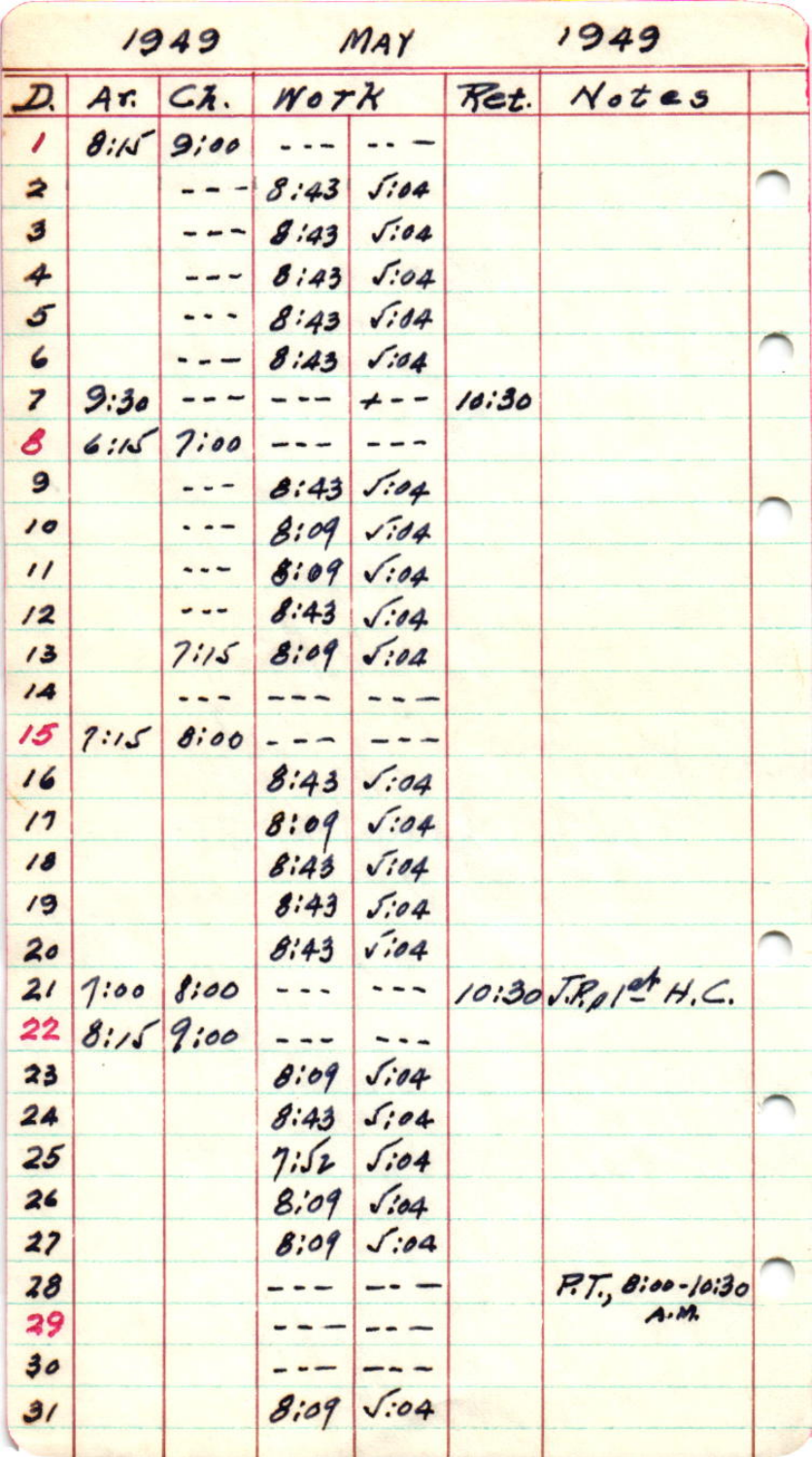$1949$ Sat. May 21st \_\_ 2:00 John Paul made his First Holy Communion at 8 och mass --- Two "little augels" took him to foot of alter. Des gratias. - Kacing, rold weather prevented ford work. - Kap after Lefst. - worked on door-stop to Jois at 7 pm. -- Birthday facedy  $R1/0.30$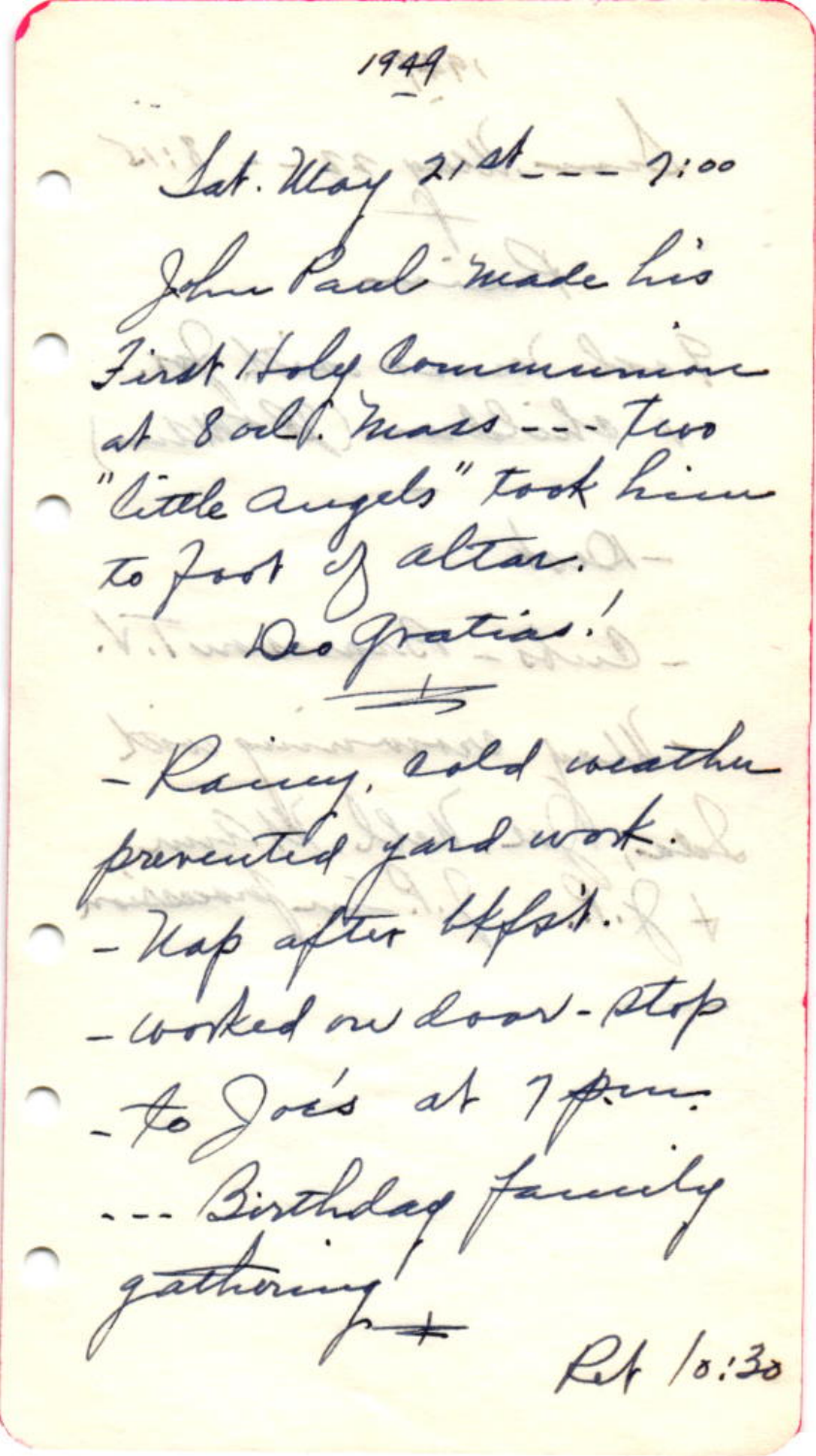$1949$ Sem. May 22 - - 8:15 De Paint god hears with for. - Dest De 1 Aug a - Cuts - Braves on T.V. - May crowning with Sien, Duc, Nell, Maun adled no land stafe to Jose at 7 from Farmerly ... Birthday gathamy  $f^2 + 18.38$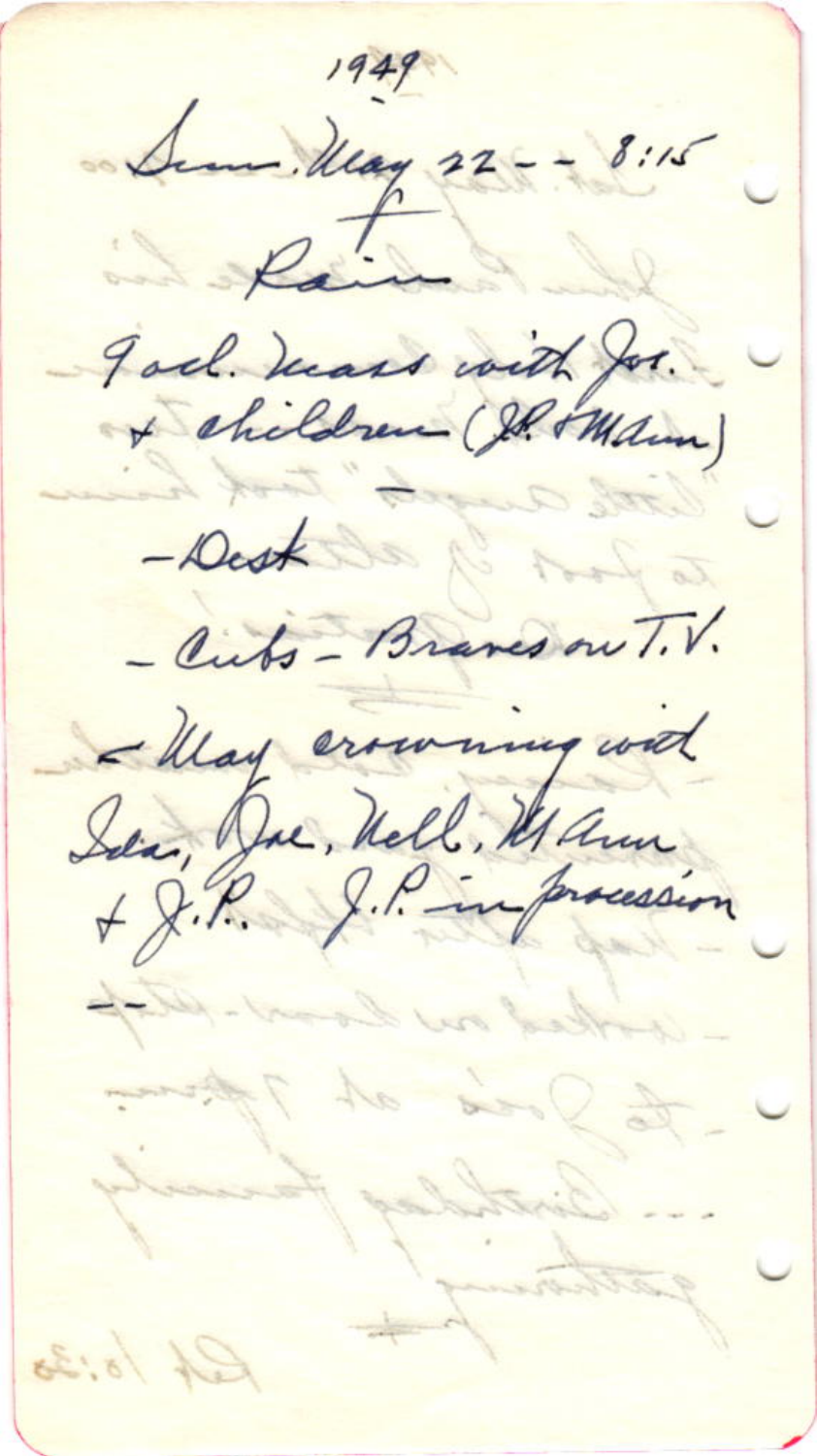|                          |            | 7943    | JUNE    |              |            | 7947             |  |  |
|--------------------------|------------|---------|---------|--------------|------------|------------------|--|--|
| $\boldsymbol{\varOmega}$ | Ar.        | Ch.     | Work    |              | Ret,       | Notes            |  |  |
| $\prime$                 | 7:00       | $- -$   | 8.09    | $\sqrt{3}04$ |            |                  |  |  |
| $\overline{\mathbf{z}}$  | 7:00       | $- - -$ | 8:09    | 12:20        |            |                  |  |  |
| 3                        | 7:55       | $- - -$ | 8:43    | 5.64         |            |                  |  |  |
| 4                        | 815        | 8.00    |         | $- - -$      |            | $P.T. - 10$ MIN. |  |  |
| 5                        | 7:15       | 8:00    | $- - -$ | ---          | 10145      |                  |  |  |
| 6                        | 7:10       |         | 8.09    | $\sqrt{.04}$ | $10^{130}$ |                  |  |  |
| 7                        | 1:15       | - --    | 8.09    | $\sqrt{.04}$ |            | Ca, home         |  |  |
| 8                        | $2i\kappa$ |         | 8i09    | 5104         | 10130      | $P. T. 2:30--$   |  |  |
| 9                        | 6:45       | ---     | 7.09    | 5:84         |            | $5:45$ P.M.      |  |  |
| 10                       |            |         |         |              |            |                  |  |  |
| $\prime\prime$           |            |         |         |              |            |                  |  |  |
| $\overline{12}$          |            |         |         |              |            |                  |  |  |
| 13                       |            |         |         |              |            |                  |  |  |
| $\overline{14}$          |            |         |         |              |            |                  |  |  |
| 15                       |            |         |         |              |            |                  |  |  |
| 16                       |            |         |         |              |            |                  |  |  |
| 17                       |            |         |         |              |            |                  |  |  |
| 18                       |            |         |         |              |            |                  |  |  |
| $\overline{19}$          |            | 9:00    |         |              |            |                  |  |  |
| 20                       |            |         | 8:43    |              |            |                  |  |  |
| 21                       |            |         | 8:43    |              |            |                  |  |  |
| 22                       | 7:50       |         | 8:43    | 1.04         |            |                  |  |  |
| 23                       |            |         |         |              |            |                  |  |  |
| 24                       |            |         |         |              |            |                  |  |  |
| 25                       |            |         |         |              |            |                  |  |  |
| 26                       |            |         |         |              |            |                  |  |  |
| 27                       |            |         |         |              |            |                  |  |  |
| 28                       |            |         |         |              |            |                  |  |  |
| 29                       | 7:50       |         | 8:43    | s: 04        |            |                  |  |  |
| 30                       |            |         |         |              |            |                  |  |  |
|                          |            |         |         |              |            |                  |  |  |
|                          |            |         |         |              |            |                  |  |  |